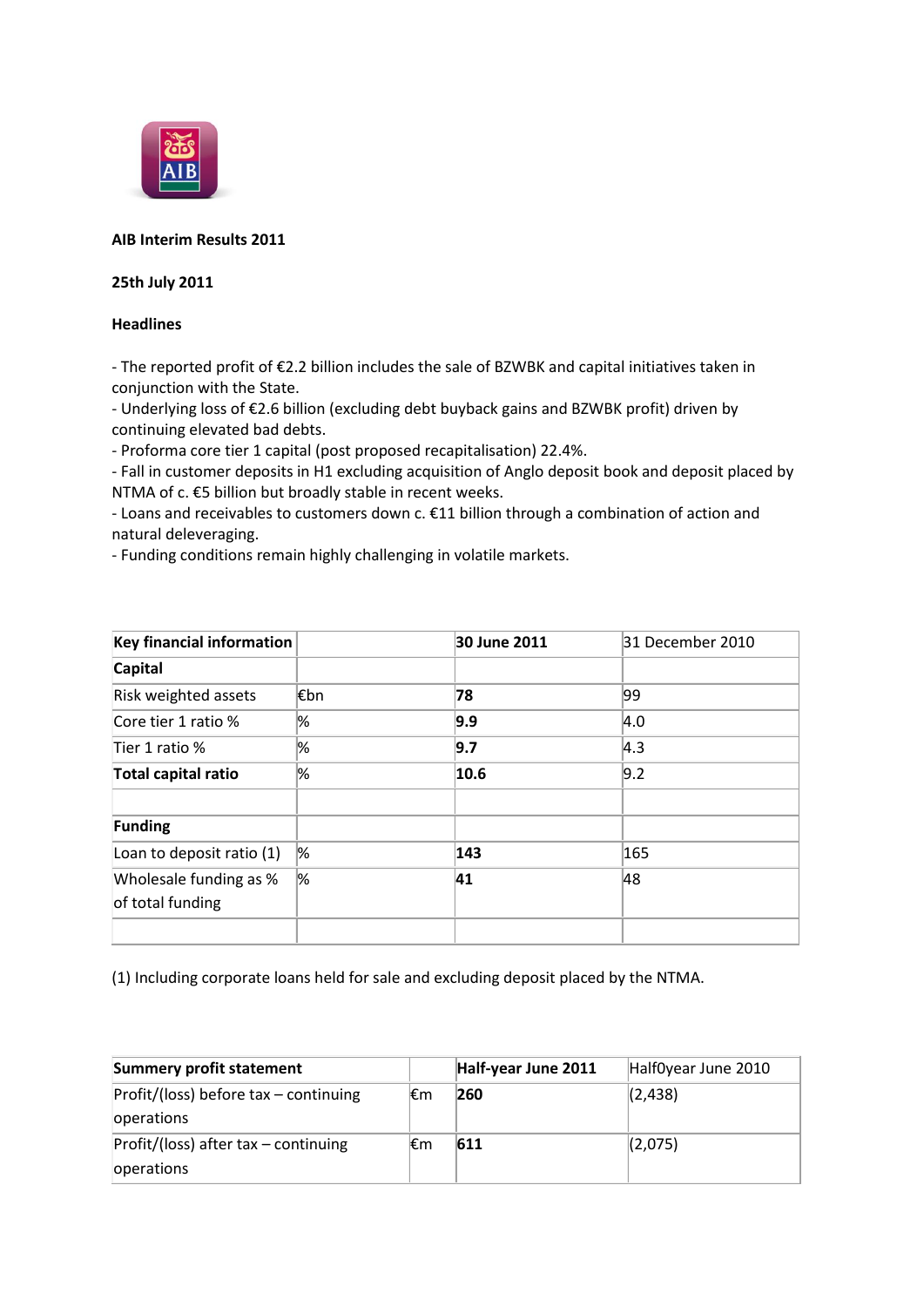| Profit after tax – discontinued operations $€m$ |     | 1.628 | 344     |
|-------------------------------------------------|-----|-------|---------|
| Profit/(loss) for the period                    | l€m | 2.239 | (1,731) |

Allied Irish Banks, p.l.c. (AIB) today announces preliminary results for the six months ended 30 June 2011.

Today's announcement covers the following:

1. Strategy and update on EU Restructuring Plan

- 2. Key events impacting on AIB since December 2010
- 3. Income statement and statement of financial position
- 4. Operating and financial review
- 5. Asset quality

### **Basis of preparation**

The information included in this preliminary announcement (which is based on unaudited interim financial statements to be included in the June 2011 Half-Yearly Financial Report) was approved by the Board of Directors on 22 July 2011.

This Preliminary Announcement does not comply with the requirements of International Accounting Standard 34 - Interim Financial Reporting (IAS 34), however, interim financial statements, which form the basis of information contained in this Preliminary Announcement, will comply with IAS 34 when published in due course.

The interim financial statements for 30 June 2011 have not yet been finalised and will be unaudited, but will be reviewed by the auditors. It is expected that the auditor's review will be unqualified, but will contain an emphasis of matter in relation to going concern such as that contained in the auditor's report on page 356 of the Annual Financial Report 2010.

For the half-year ended 30 June 2011, the performance of the Group has been assessed on a total Group ("One Bank") basis by the Board and Executive Committee and the results for the half-year have therefore been presented on a One Bank basis. AIB is in a period of transition at present as the former divisional structure is being dismantled and the new business segments are being established. Financial information is therefore presented as one operating segment. The half-year to June 2010 is now re-presented to show AIB Group (UK) as a continuing operation, as it had been classified as a discontinued operation in the June 2010 Half-Yearly Financial report.

### **Going concern**

The interim financial statements are being prepared on a going concern basis.There are a number of material economic, political and market risks and uncertainties that continue to impact on the Irish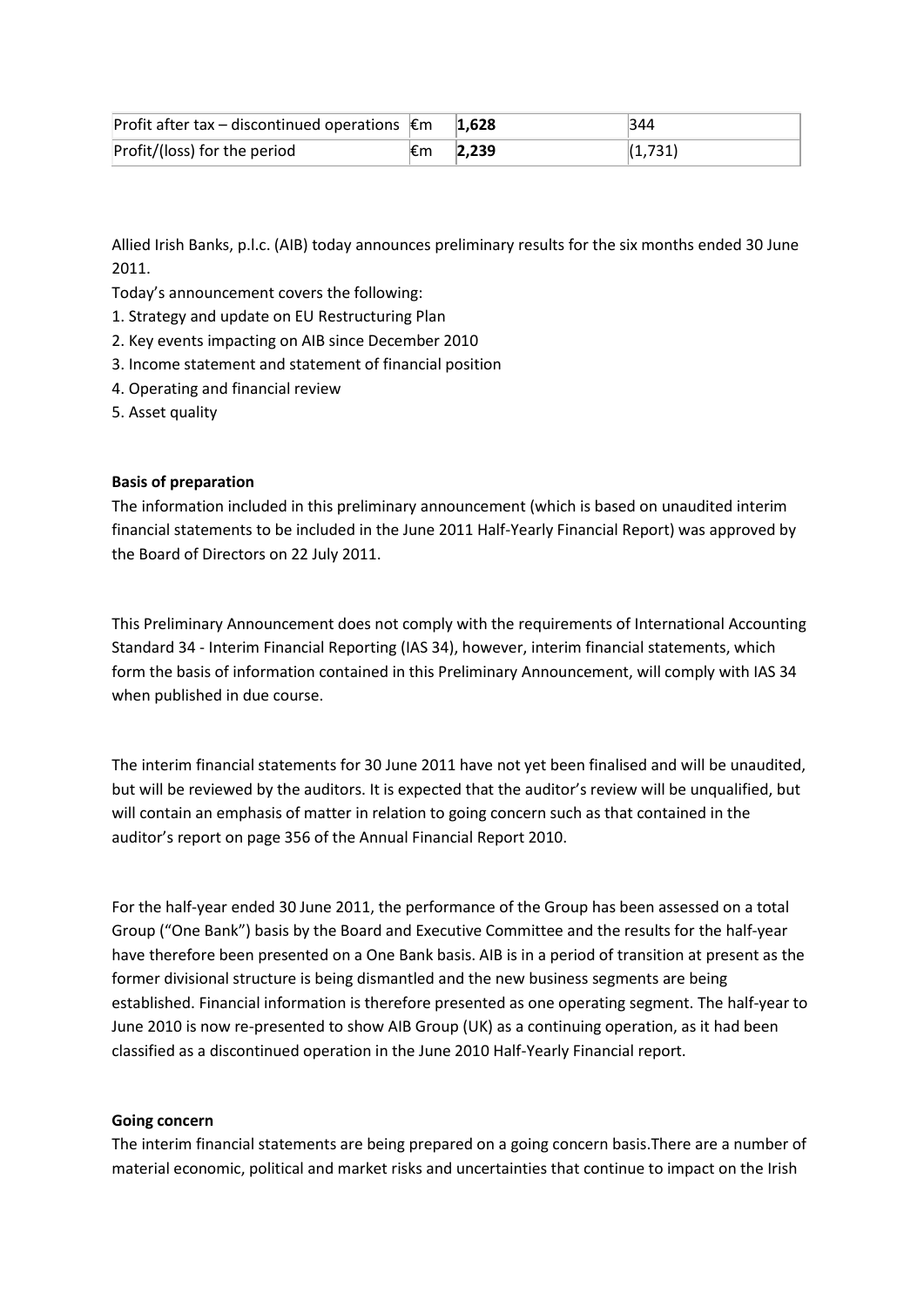banking system which may cast significant doubt upon the Group's ability to continue as a going concern.These factors are outlined on page 148 of the Annual Financial Report 2010 and continue to be relevant.The sovereign debt issue in the Eurozone remains a concern.

In making its assessment of the Group's ability to continue as a going concern, the Board of Directors has taken into consideration the various uncertainties and concerns impacting Irish financial institutions and the Group.The considerations taken into account in determining the appropriateness of the going concern basis for preparing the financial statements are similar to those set out on page 149 of the Annual Financial Report 2010 and the events outlined below under 'Key events impacting on AIB since December 2010'. These considerations include the continuing ability to access funding from the Eurosystem and the Central Bank of Ireland liquidity facilities. They also include the commitment of the Government to provide the Group's required capital. Concern related to the sovereign debt issue in the Eurozone has also been considered.

Having evaluated the risks and uncertainties and the mitigating options available to the Group, the directors are satisfied that it remains appropriate to prepare the financial statements on a going concern basis.

[To view the full media release click here](http://www.aib.ie/servlet/ContentServer?pagename=AIB_Investor_Relations/AIB_Download/aib_d_download&c=AIB_Download&cid=1308217196471&channel=IRFP)

#### **For further information, please contact:**

Paul Stanley Acting Chief Financial Officer Bankcentre Ballsbridge Dublin 4 Tel: +353-1-6600311 Ext 14982

or

Alan Kelly Director of Corporate Affairs & Marketing AIB Bankcentre Ballsbridge Dublin 4 Tel: +353-1-6600311 Ext 12162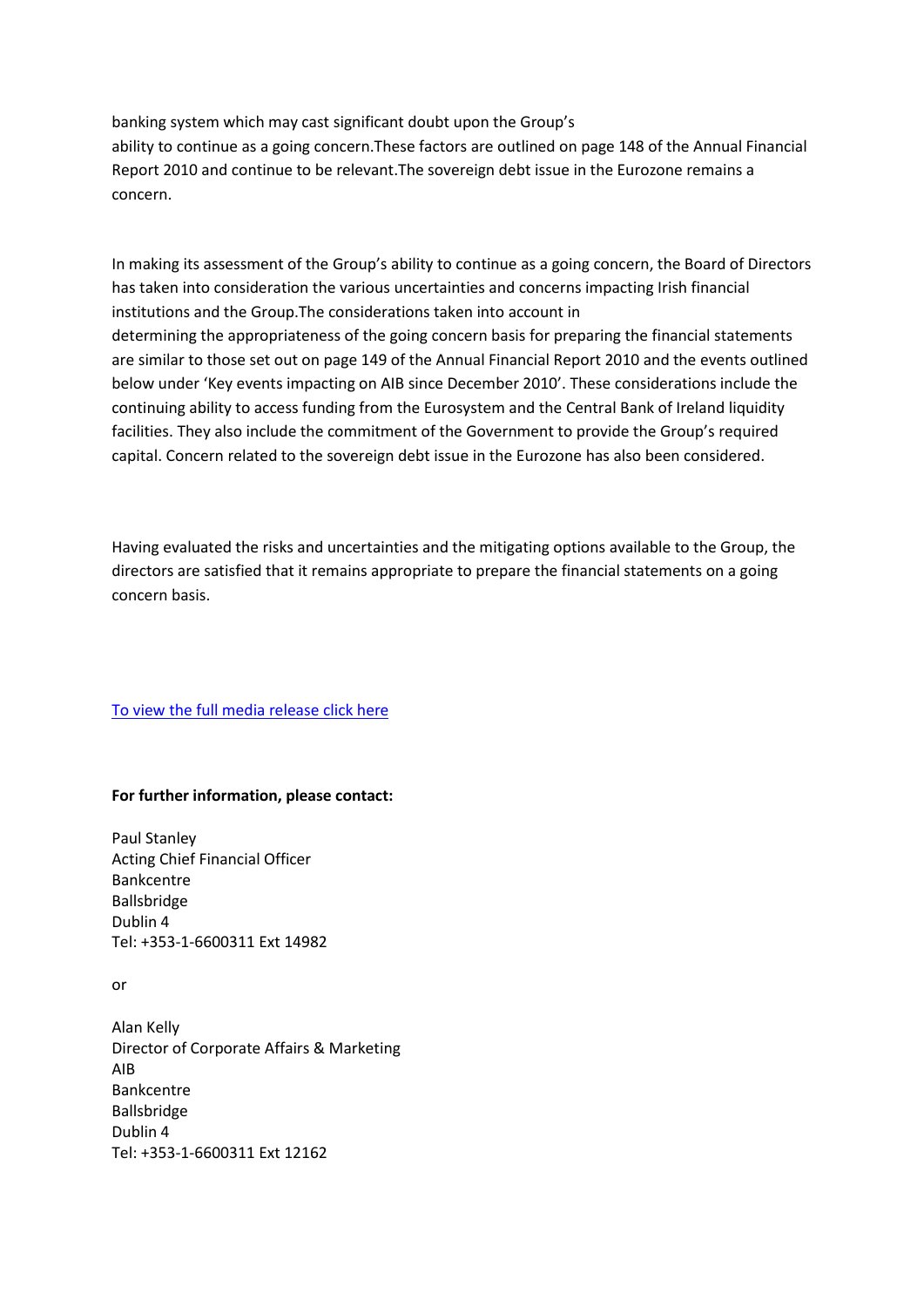Catherine Burke Head of Internal Communications AIB Bankcentre Ballsbridge Dublin 4 Tel: +353-1-6600311 Ext 13894

#### **Forward-looking statements**

This document contains certain forward-looking statements within the meaning of Section 27A of the US Securities Act of 1933 and Section 21E of the US Securities Exchange Act of 1934, with respect to the financial condition, results of operations and business of the Group and certain of the plans and objectives of the Group. In particular, among other statements in this preliminary results announcement, with regard to management objectives, trends in results of operations, margins, risk management, competition and the impact of changes in International Financial Reporting Standards are forward-looking in nature.These forward-looking statements can be identified by the fact that they do not relate only to

historical or current facts. Forward-looking statements sometimes use words such as 'aim', 'anticipate', 'target', 'expect', 'estimate', 'intend', 'plan', 'goal', 'believe','may', 'could', 'will', 'seek', 'continue', 'should', 'assume', or other words of similar meaning. Examples of forward-looking statements include among others, statements regarding the Group's future financial position, income growth, loan losses, business strategy, projected costs, capital ratios, estimates of capital expenditures, and plans and objectives for future operations. Because such statements are inherently subject to risks and uncertainties, actual results may differ materially from those expressed or implied by such forward-looking information. By their nature, forward-looking statements involve risk and uncertainty because they relate to events and depend on circumstances that will occur in the future.There are a number of factors that could cause actual results and developments to differ materially from those expressed or implied by these forward-looking statements.These factors include, but are not limited to the effects of the challenging economic environment, both domestically and internationally, the impact of the Irish Government's relationship with AIB through both its ordinary and preference share investments, the impact of the Irish Government's austerity measures arising from the EU/IMF financial support package, constraints on liquidity and the challenging liquidity environment for the Group created by market reaction to factors affecting Ireland and the Irish economy, the impact of further downgrades to the Irish sovereign ratings and other country ratings, or the Group's credit ratings, the uncertainty of further extensions of the ELG Scheme, systemic risks in the markets the Group operates in, the ability to access capital to meet targeted and minimum capital requirements for the Group, customer and counterparty credit quality, the National Pensions Reserve Fund Commission investments, the National Asset Management Agency programme and the ELG Scheme, conditions that may be imposed by the European Commission following consideration of the Group's restructuring plan, market risk, including non-trading interest rates, operational and reputational risks, the success of the Group's deleveraging plan, the effects of continued volatility in credit markets, the effects of changes in valuation of credit market exposures, changes in fiscal or other policies adopted by various governments and regulatory authorities, the effects of changes in taxation or accounting standards and practices, acquisitions and disposals, the risks relating to the Group's deferred tax assets, future exchange and interest rates and the success of the Group in managing these

events.Any forward-looking statements made by or on behalf of the Group speak only as of the date

or